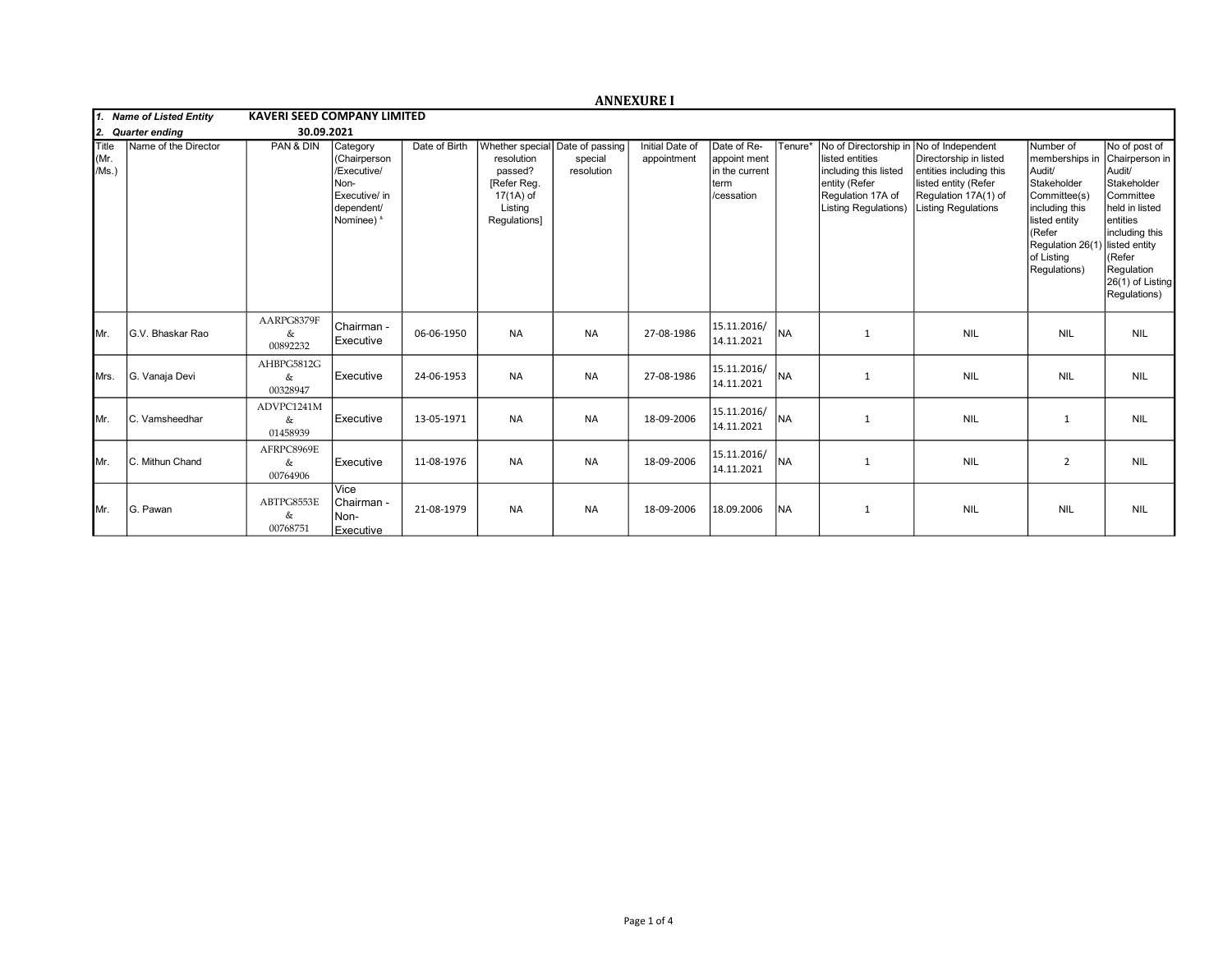| IMr.                                                                                                                                                                                  | S. Raghuvardhan Reddy                                                                                                                                                                                            | AJPPS8649K<br>&             | Non-<br>Executive -                | 09-03-1947 | <b>NA</b> | <b>NA</b>  | 18-09-2014 | 17.09.2019/1 84<br>7.09.2024 | Months        |  |            |            |
|---------------------------------------------------------------------------------------------------------------------------------------------------------------------------------------|------------------------------------------------------------------------------------------------------------------------------------------------------------------------------------------------------------------|-----------------------------|------------------------------------|------------|-----------|------------|------------|------------------------------|---------------|--|------------|------------|
|                                                                                                                                                                                       |                                                                                                                                                                                                                  | 01992206<br>AHIPS5691J      | Independent<br>Non-                |            |           |            |            |                              |               |  |            |            |
| IMr.                                                                                                                                                                                  | S.M. Ilyas                                                                                                                                                                                                       | &<br>03542011               | Executive -<br>Independent         | 25-07-1947 | <b>NA</b> | <b>NA</b>  | 18-09-2014 | 17.09.2019/1 84<br>7.09.2024 | Months        |  | <b>NIL</b> | <b>NIL</b> |
| IMr.                                                                                                                                                                                  | K. Purushotham                                                                                                                                                                                                   | AGKPK8119J<br>&<br>01540645 | Non-<br>Executive -<br>Independent | 05-07-1946 | Yes       | 16-06-2021 | 18-09-2014 | 17.09.2019/1 84<br>7.09.2024 | Months        |  |            |            |
| IMrs.                                                                                                                                                                                 | M. Chaya Ratan                                                                                                                                                                                                   | ABJPM6721E<br>&<br>08085687 | Non-<br>Executive -<br>Independent | 26-01-1953 | <b>NA</b> | <b>NA</b>  | 24-05-2018 | 24.05.2018/<br>23.05.2023    | 140<br>Months |  |            | <b>NIL</b> |
| Mr.                                                                                                                                                                                   | Rayappa Ramappa<br>Hanchinal                                                                                                                                                                                     | AAJPH1403M<br>&<br>08138621 | Non-<br>Executive -<br>Independent | 01-06-1952 | <b>NA</b> | <b>NA</b>  | 09-02-2021 | 09.02.2021/<br>08.02.2026    | 18<br>Months  |  | <b>NIL</b> | <b>NIL</b> |
| Whether Regular Chairperson appointed - YES                                                                                                                                           |                                                                                                                                                                                                                  |                             |                                    |            |           |            |            |                              |               |  |            |            |
| Whether Chairperson is related to managing director or CEO - YES                                                                                                                      |                                                                                                                                                                                                                  |                             |                                    |            |           |            |            |                              |               |  |            |            |
| <sup>5</sup> PAN number of any director would not be displayed on the website of Stock Exchange                                                                                       |                                                                                                                                                                                                                  |                             |                                    |            |           |            |            |                              |               |  |            |            |
| <sup>a</sup> Category of directors means executive/non-executive/independent/Nominee. if a director fits into more than one category write all categories separating them with hyphen |                                                                                                                                                                                                                  |                             |                                    |            |           |            |            |                              |               |  |            |            |
|                                                                                                                                                                                       | * to be filled only for Independent Director. Tenure would mean total period from which Independent director is serving on Board of directors of the listed entity in continuity without any cooling off period. |                             |                                    |            |           |            |            |                              |               |  |            |            |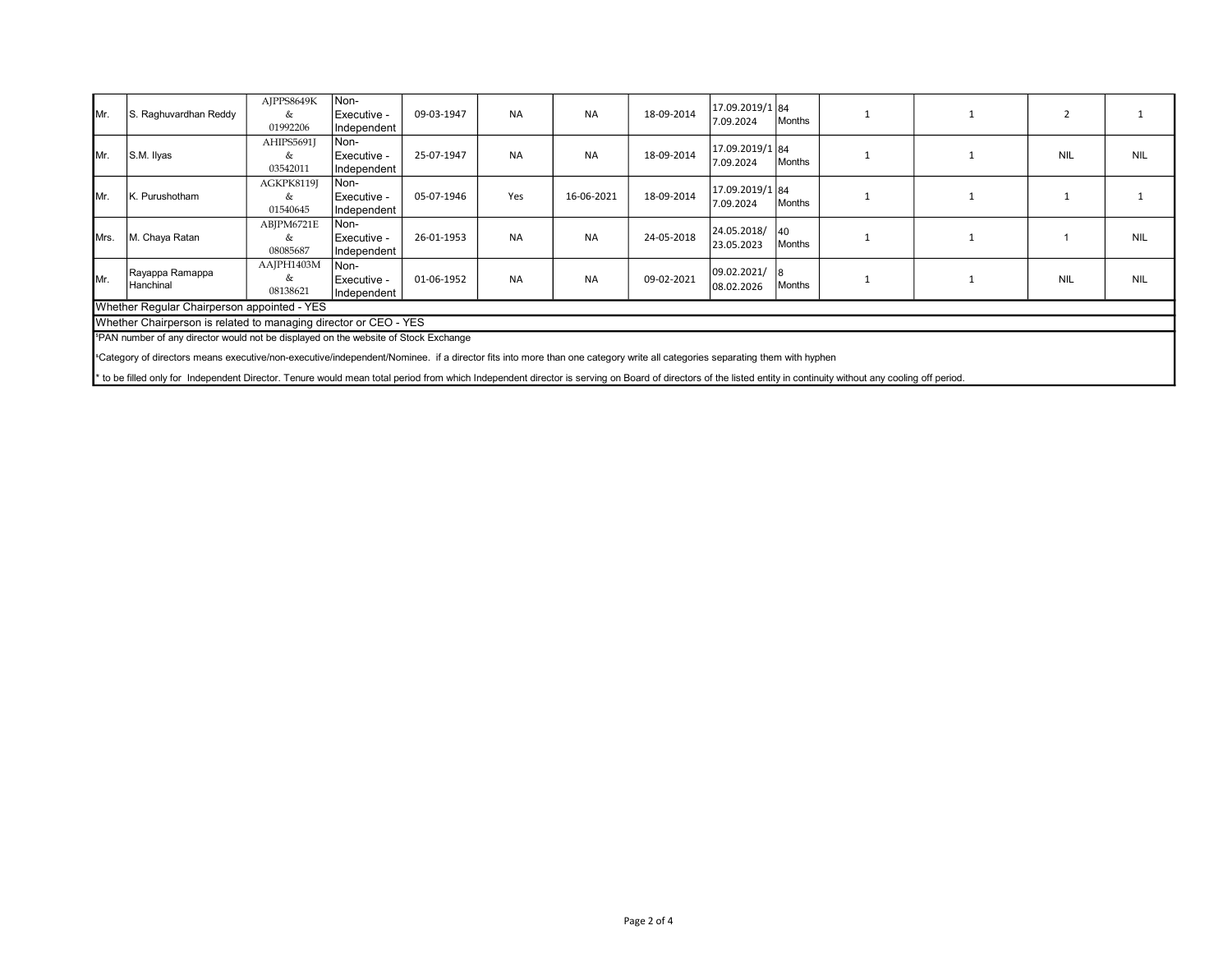| III.<br><b>Composition of Committees</b>                       |                                                |                                                     |                                                                                                                                                                           |                                                         |                                                                |                                                                                                 |                                                      |                                                                        |                             |  |
|----------------------------------------------------------------|------------------------------------------------|-----------------------------------------------------|---------------------------------------------------------------------------------------------------------------------------------------------------------------------------|---------------------------------------------------------|----------------------------------------------------------------|-------------------------------------------------------------------------------------------------|------------------------------------------------------|------------------------------------------------------------------------|-----------------------------|--|
| <b>Name of Committee</b>                                       |                                                | <b>DIN</b>                                          | Whether Regular Chairperson appointed                                                                                                                                     | <b>Name of Committee members</b>                        |                                                                | Category<br>(Chairperson/Executive/<br>Non-<br>Executive/independent/<br>Nominee) <sup>\$</sup> |                                                      | <b>Date of Appointment</b>                                             | Date of<br><b>Cessation</b> |  |
|                                                                |                                                | 01540645                                            |                                                                                                                                                                           | Mr. K. Purushotham                                      |                                                                | Independent-Chairperson                                                                         |                                                      | 23.05.2013                                                             | $\sim$                      |  |
|                                                                |                                                | 01992206                                            |                                                                                                                                                                           |                                                         | Mr. S. Raghuvardhan Reddy                                      |                                                                                                 | Independent                                          | 24.05.2018                                                             | $\overline{a}$              |  |
| 1. Audit Committee                                             |                                                | 00764906                                            | Yes                                                                                                                                                                       | Mr. C. Mithun Chand                                     |                                                                | Executive                                                                                       |                                                      | 15.02.2007                                                             |                             |  |
|                                                                |                                                | 03558571                                            |                                                                                                                                                                           | Mrs. M. Chaya Ratan                                     |                                                                | Independent                                                                                     |                                                      | 10.11.2020                                                             |                             |  |
|                                                                |                                                | 01540645                                            |                                                                                                                                                                           | Mr. K. Purushotham                                      |                                                                | Independent-Chairperson                                                                         |                                                      | 23.05.2013                                                             |                             |  |
| 2. Nomination & Remuneration Committee                         |                                                | 01992206                                            | Yes                                                                                                                                                                       | Mr. S. Raghuvardhan Reddy                               |                                                                | Independent                                                                                     |                                                      | 14.09.2016                                                             | $\overline{a}$              |  |
|                                                                |                                                | 08085687                                            |                                                                                                                                                                           | Mrs. M. Chaya Ratan                                     |                                                                | Independent                                                                                     |                                                      | 24-05-2018                                                             | $\overline{\phantom{a}}$    |  |
|                                                                |                                                | 01992206                                            |                                                                                                                                                                           | Mr. S. Raghuvardhan Reddy                               |                                                                |                                                                                                 | Independent-Chairperson                              | 14.02.2019                                                             |                             |  |
| 3. Risk Management Committee                                   |                                                | 01458939                                            | Yes                                                                                                                                                                       | Mr. C. Vamsheedhar                                      |                                                                | Executive                                                                                       |                                                      | 14.02.2019                                                             | $\overline{\phantom{a}}$    |  |
|                                                                |                                                | 00764906                                            |                                                                                                                                                                           | Mr. C.Mithunchand                                       | Executive                                                      |                                                                                                 |                                                      | 14.02.2019                                                             | $\overline{a}$              |  |
|                                                                |                                                | 01992206                                            |                                                                                                                                                                           | Mr. S. Raghuvardhan Reddy                               |                                                                |                                                                                                 | Independent-Chairperson                              | 14.11.2018                                                             |                             |  |
| 4. Stakeholders Relationship Committee'                        |                                                | 01458939                                            | Yes                                                                                                                                                                       | Mr. C. Vamsheedhar                                      |                                                                | Executive                                                                                       |                                                      | 15.02.2007                                                             |                             |  |
|                                                                |                                                | 00764906                                            |                                                                                                                                                                           | Mr. C. Mithun Chand                                     |                                                                | Executive                                                                                       |                                                      | 15.02.2007                                                             |                             |  |
| 5. Corporate Social Responsibility Committee'                  |                                                | 00892232                                            |                                                                                                                                                                           |                                                         | Mr. G.V. Bhaskar Rao                                           |                                                                                                 | Independent-Chairperson                              | 13.08.2014                                                             | $\overline{\phantom{a}}$    |  |
|                                                                |                                                | 00328947                                            | Yes                                                                                                                                                                       | Mrs. G. Vanaja Devi                                     |                                                                | Executive                                                                                       |                                                      | 13.08.2014                                                             | $\overline{\phantom{a}}$    |  |
|                                                                |                                                | 01992206                                            |                                                                                                                                                                           | Mr. S. Raghuvardhan Reddy                               |                                                                | Executive                                                                                       |                                                      | 14.11.2018                                                             | $\overline{a}$              |  |
|                                                                |                                                |                                                     | *Category of directors means executive/non-executive/independent/Nominee. If a director fits into more than one category write all categories separating them with hyphen |                                                         |                                                                |                                                                                                 |                                                      |                                                                        |                             |  |
|                                                                |                                                |                                                     |                                                                                                                                                                           |                                                         |                                                                |                                                                                                 |                                                      |                                                                        |                             |  |
|                                                                |                                                |                                                     |                                                                                                                                                                           |                                                         |                                                                |                                                                                                 |                                                      |                                                                        |                             |  |
| <b>Meeting of Board of Directors</b><br>IIII.                  |                                                |                                                     |                                                                                                                                                                           |                                                         |                                                                |                                                                                                 |                                                      |                                                                        |                             |  |
| Date(s) of Meeting (if any) in the previous quarter            |                                                | Date(s) of Meeting (if any) in the relevant quarter |                                                                                                                                                                           | Whether<br>requirement of<br>Quorum met*                | <b>Number of Directors</b><br>Present                          |                                                                                                 | Number of<br>Independent<br><b>Directors Present</b> | Maximum gap between any two consecutive (in number of<br>days)         |                             |  |
|                                                                | 29.05.2021                                     |                                                     | 13.08.2021                                                                                                                                                                |                                                         | 10<br>5                                                        |                                                                                                 |                                                      | 75                                                                     |                             |  |
|                                                                |                                                |                                                     | 25.08.2021                                                                                                                                                                |                                                         | 10                                                             |                                                                                                 | 5                                                    | 87                                                                     |                             |  |
| to be filled in only for the current quarter meetings          |                                                |                                                     |                                                                                                                                                                           |                                                         |                                                                |                                                                                                 |                                                      |                                                                        |                             |  |
| IIV.<br><b>Meeting of Committees</b>                           |                                                |                                                     |                                                                                                                                                                           |                                                         |                                                                |                                                                                                 |                                                      |                                                                        |                             |  |
| Date(s) of meeting of the<br>committee in the relevant quarter | Whether requirement of Quorum<br>met (details) |                                                     | <b>Number of Directors Present</b>                                                                                                                                        | Number of<br>Independent<br><b>Directors</b><br>Present | Date(s) of meeting of the committee in the<br>previous quarter |                                                                                                 |                                                      | Maximum gap between any two consecutive meetings in<br>number of days* |                             |  |
| Audit Committee: 13.08.2021                                    | Yes                                            |                                                     | $\overline{4}$                                                                                                                                                            | 3                                                       | Audit Committee: 29.05.2021                                    |                                                                                                 | 75                                                   |                                                                        |                             |  |
| Nomination and Remuneration<br>Yes<br>Committee: 13.08.2021    |                                                | 3                                                   | 3                                                                                                                                                                         |                                                         |                                                                |                                                                                                 |                                                      |                                                                        |                             |  |

\* This information has to be mandatorily be given for audit committee, for rest of the committees giving this information is optional